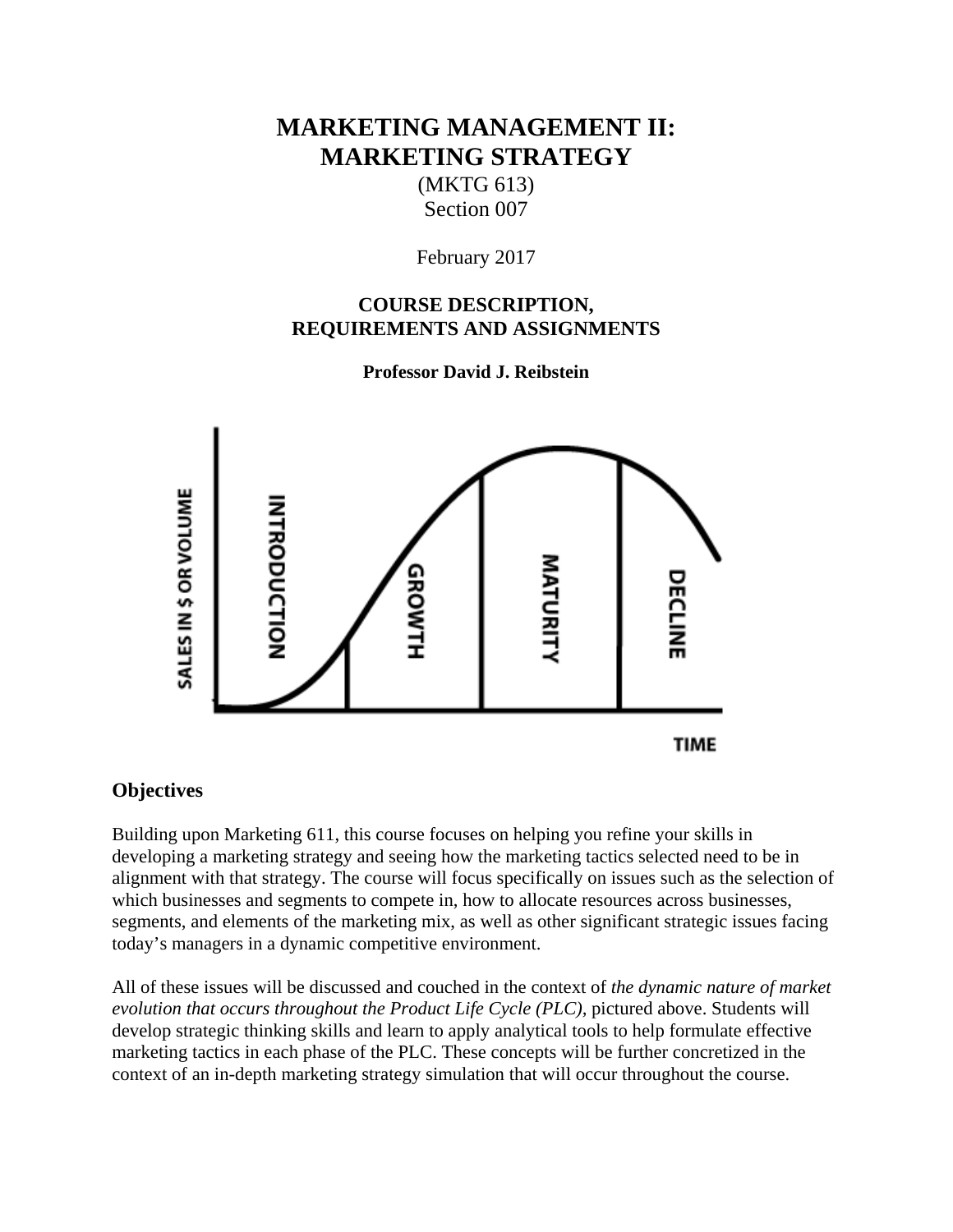This simulation, SABRE, will occupy a significant part of our time and activity in the course. You will be assigned to a SABRE team where each team will be charged with managing a firm in an unfamiliar new market where in each "SABRE period" you will make a wide range of decisions including what new products to bring out, when, and how to market them. The SABRE simulation thus provides an experiential context that serves to illustrate the PLC principles discussed in class, and gives you the opportunity to test alternative actions and analyses without the cost of implementing them in real settings.

#### **Outline of Each Class Session**

While the exact structure of each class will vary depending on whether it is a case or lecture, in general each session will have four facets:

- 1) *Analytical frameworks for thinking through the problem.* For the business problem being discussed, the class will explore a range of general analytic frameworks through which the problem might be approached, and evaluate their comparative strengths and weaknesses. The purpose of this is to provide a systematic basis for narrowing down the set of candidate options, and choosing a best option in light of available data.
- 2) *Informing the decision through data.* Given a general analytic framework, most classes will go on to explore how greater precision can be brought to their application through the use of data---both in the form of customer insights (marketing research), and secondary data on sales, costs, and competition.
- 3) *Linking class ideas to the SABRE simulation.* A critical objective of each class will be to help make transparent the links between the real-world problems and tools discussed in class and the problems you face managing your SABRE firm. In some cases, this will include demonstrations of how analytic tools introduced in class can be directly applied to aid decisions in SABRE.

#### **Course Materials**

All course materials will be available at http://www.study.net

### **Course Website**

Many of the course's activities (SABRE-related and otherwise) will involve the use of Wharton's **Canvas** software, which you can access at: https://**canvas**.upenn.edu/.

 Please bookmark this website and check it as often as necessary. This site will contain information about SABRE, copies of class handouts, and other general information about the course. If you have any problems accessing it, please send an email to courseware@wharton.upenn.edu.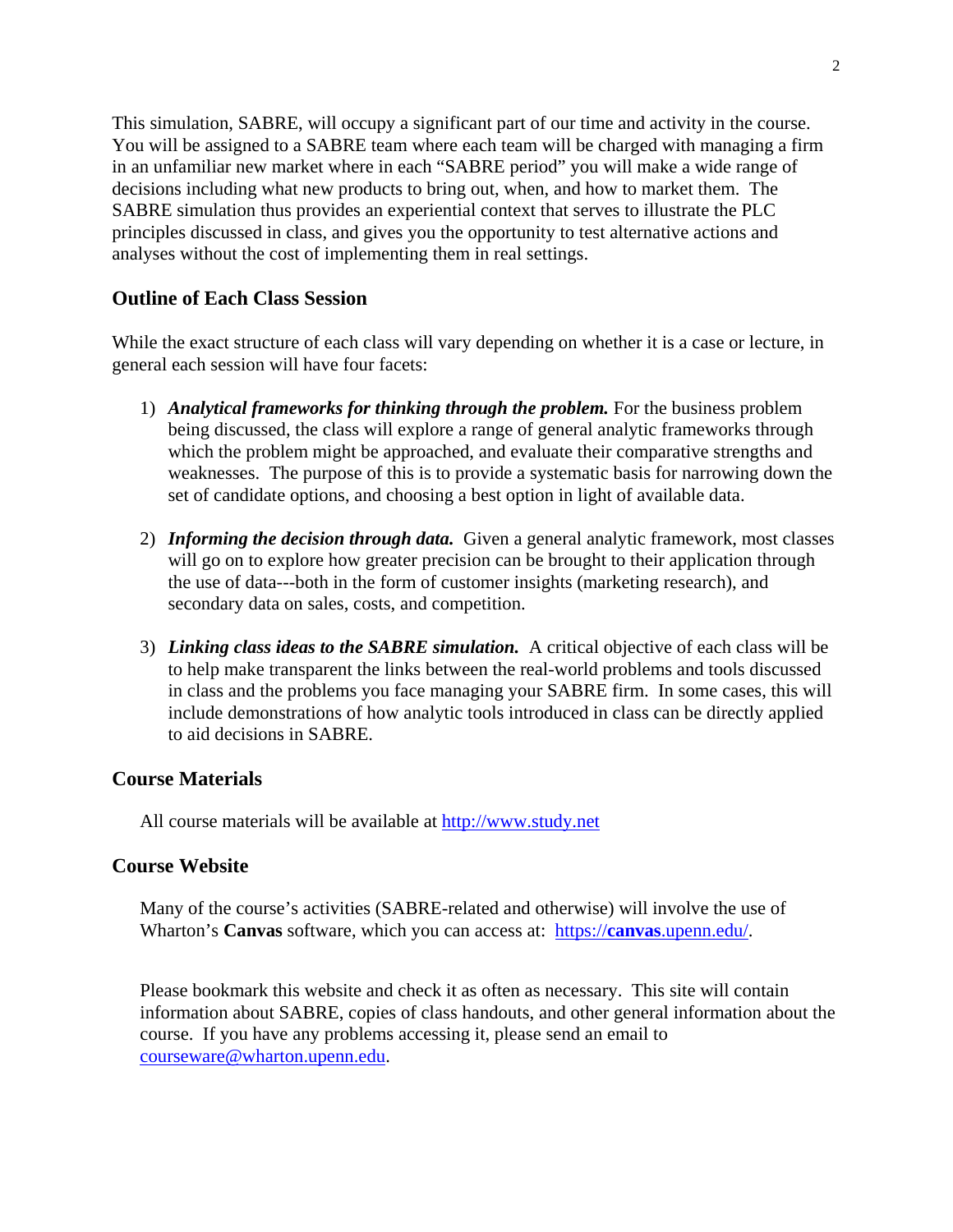#### **Grading**

The weighting of the inputs for the final course grade is:

| <b>SABRE Performance</b> |         |
|--------------------------|---------|
| Periods 1-3              | 40%     |
| Periods 4-6              | 40%     |
| <b>Final SABRE Memo</b>  | 20%     |
|                          | $100\%$ |

# *You must attend the first class! You cannot drop the course once we begin!*

#### **NOTE: Classroom Participation Info:**

Since the course is intensive and team dependent, you are expected to be present for all aspects of the course and your teamwork. ATTENDANCE IS REQUIRED.

If you have documentable special circumstances such as illness, or grave personal difficulties such as a death in the family, you should speak with the MBA Program Office, which will work with Professor Reibstein in appropriate cases to find a resolution.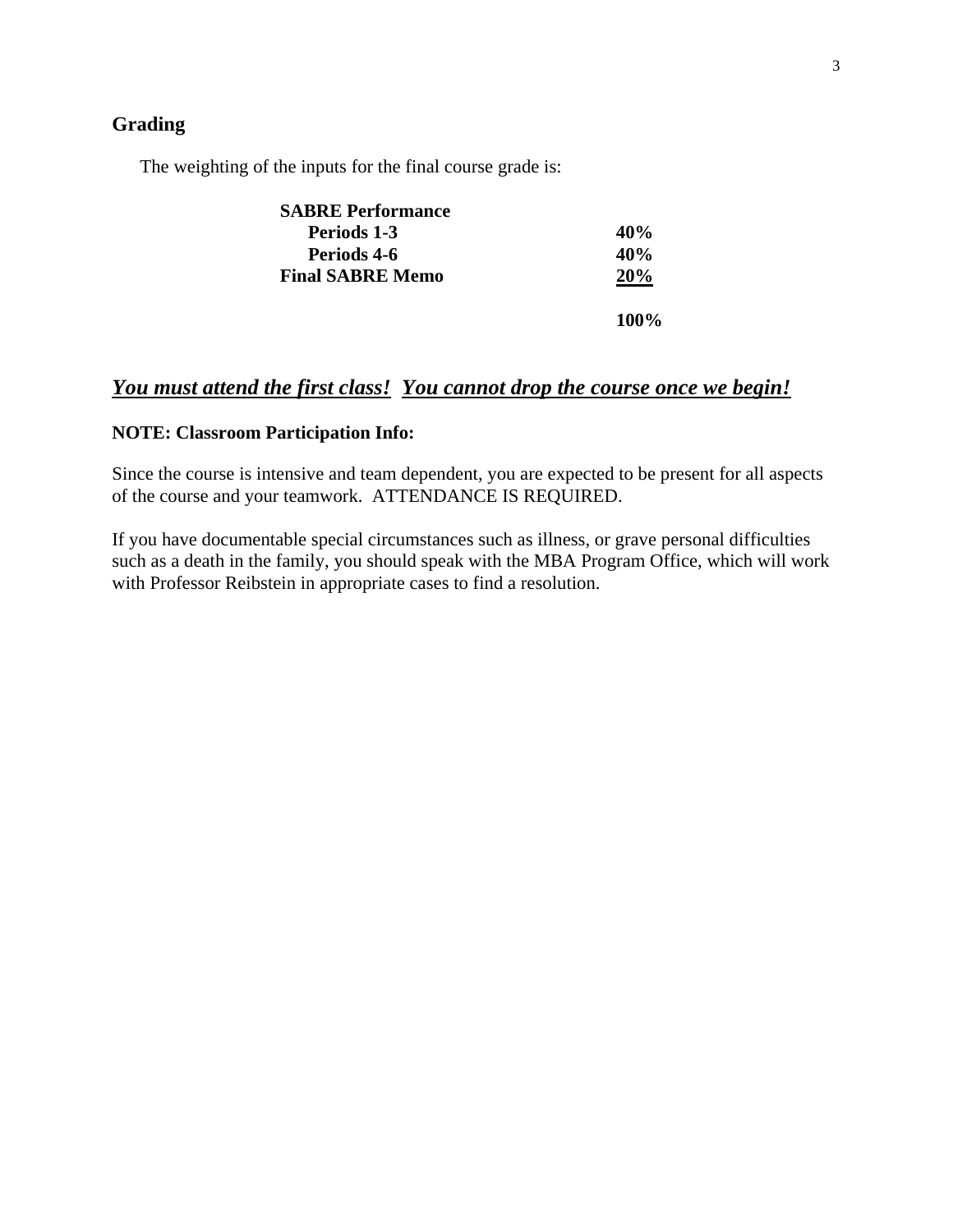#### **Course Outline**

#### **DETAILED COURSE EVALUATION CRITERIA**

*1. Measuring SABRE Performance:* Your team's performance in the SABRE simulation will constitute a major part of your grade. The primary measure we will use is the net cash flow generated by your business ("Cumulative Net Contribution"), which you will be striving to maximize within your virtual industry. Each industry will have six independent teams with different starting positions.

In order not to discourage any team prematurely, we will measure and grade your SABRE team based on Cumulative Net Contribution at two points in time, first for the early three decisions (periods 1-3) and then again for the later three decisions (periods 4-6). This will give us the possibility to reward turnarounds and penalize "fizzle-outs." Hence, you will receive two scores which will then be averaged for your grade in this component of the course.

When your SABRE decisions have been run, you will receive an email. Then, you may download your results and data for the next round of decisions. See the course outline at the end of the syllabus for specific dates and times.

**2.** *Final SABRE Memo—TEAM ASSIGNMENT (DUE 2/25/17, 1 p.m.)* Assess your final market position, including your products, competitors, and discuss how your strategies have changed over time in response to competition, industry evolution, and other strategic dynamics. Write this memo as if the audience were the next marketing management team that will be taking over your firm in the next hypothetical period. Discuss strengths and weaknesses, "blind spots" that you missed, and things that you would do differently. Describe briefly the strategy you foresee for your firm in the next hypothetical six periods. Please provide a clear statement of your firm's future objectives, strategies and tactics looking forward, based on what you have learned throughout the 613 course. This report should use the results through the round five decision made by each team.

**In addition, provide a forecast of what you predict will be your team's period-six dollar market share will be within the Regalto and Innovo markets** (actual performances will be revealed in the last class).

This report should not exceed **THREE** double-spaced typewritten pages (not including tables and appendices).